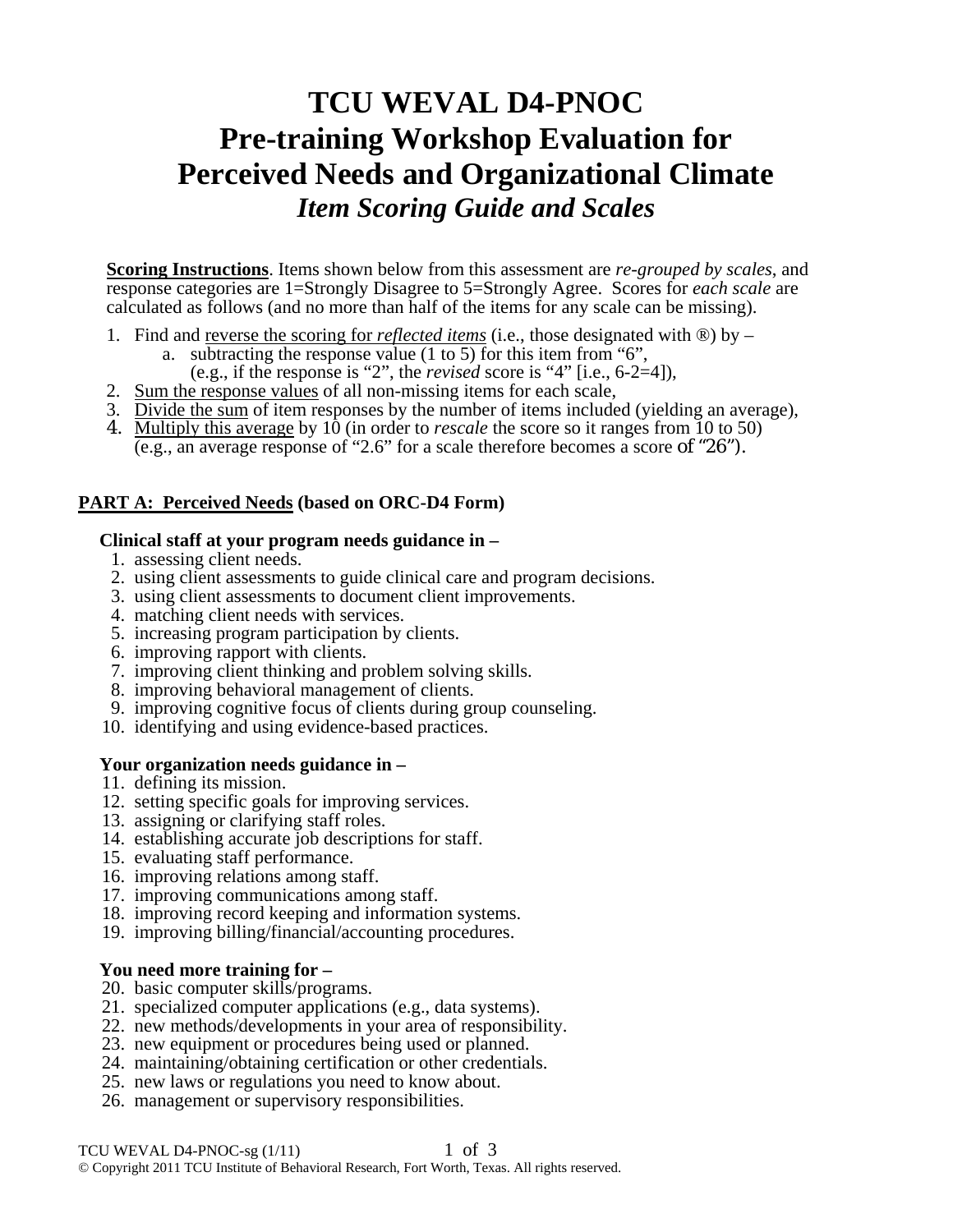# **Current pressures to make changes in your program come from –**

- 27. the people being served.
- 28. other staff members.
- 29. program supervisors or managers.
- 30. board members or overseers.
- 31. community groups.
- 32. funding agencies.
- 33. accreditation or licensing authorities.

# **PART B: Organizational Climate (based on ORC-D4 Form)**

### **Mission**

- 1. Some staff members seem confused about the main goals for your program. ®
- 9. Your duties are clearly related to the goals for your program.
- 15. Your program operates with clear goals and objectives.
- 24. Staff members at your program understand how program goals fit as part of the treatment system in your community.
- 29. Management for your program has a clear plan for its future.

## **Cohesion**

- 8. Staff members at your program work together as a team.
- 14. Mutual trust and cooperation among staff in your program are strong.
- 19. Staff members at your program get along very well.
- 21. Staff members at your program are quick to help one another when needed.
- 23. There is too much friction among staff members you work with. ®
- 25. Some staff in your program do not do their fair share of work. ®

### **Autonomy**

- 4. Treatment planning decisions for clients in your program often get revised by a counselor supervisor. ®
- 11. Counselors in your program are given broad authority in treating their clients.
- 18. Counselors in your program can try out different techniques to improve their effectiveness.
- 20. Staff members are given too many rules in your program. ®
- 26. Management fully trusts professional judgments of staff in your program.

### **Communication**

- 7. Ideas and suggestions in your program get fair consideration by management.
- 6. More open discussions about program issues are needed where you work. ®
- 12. Your program staff is always kept well informed.
- 22. The formal and informal communication channels in your program work very well.
- 27. Staff members always feel free to ask questions and express concerns in your program.

### **Stress**

- 2. The heavy staff workload reduces the effectiveness of your program.
- 10. You are under too many pressures to do your job effectively.
- 16. Staff members at your program often show signs of high stress and strain.
- 28. Staff frustration is common where you work.

### **Change**

- 3. You frequently hear good ideas from other staff for improving treatment.
- 5. The general attitude in your program is to accept new and changing technology.
- 13. Novel treatment ideas by staff are discouraged where you work. ®
- 17. It is easy to change procedures at your program to meet new conditions.
- 30. You feel encouraged to try new and different techniques.